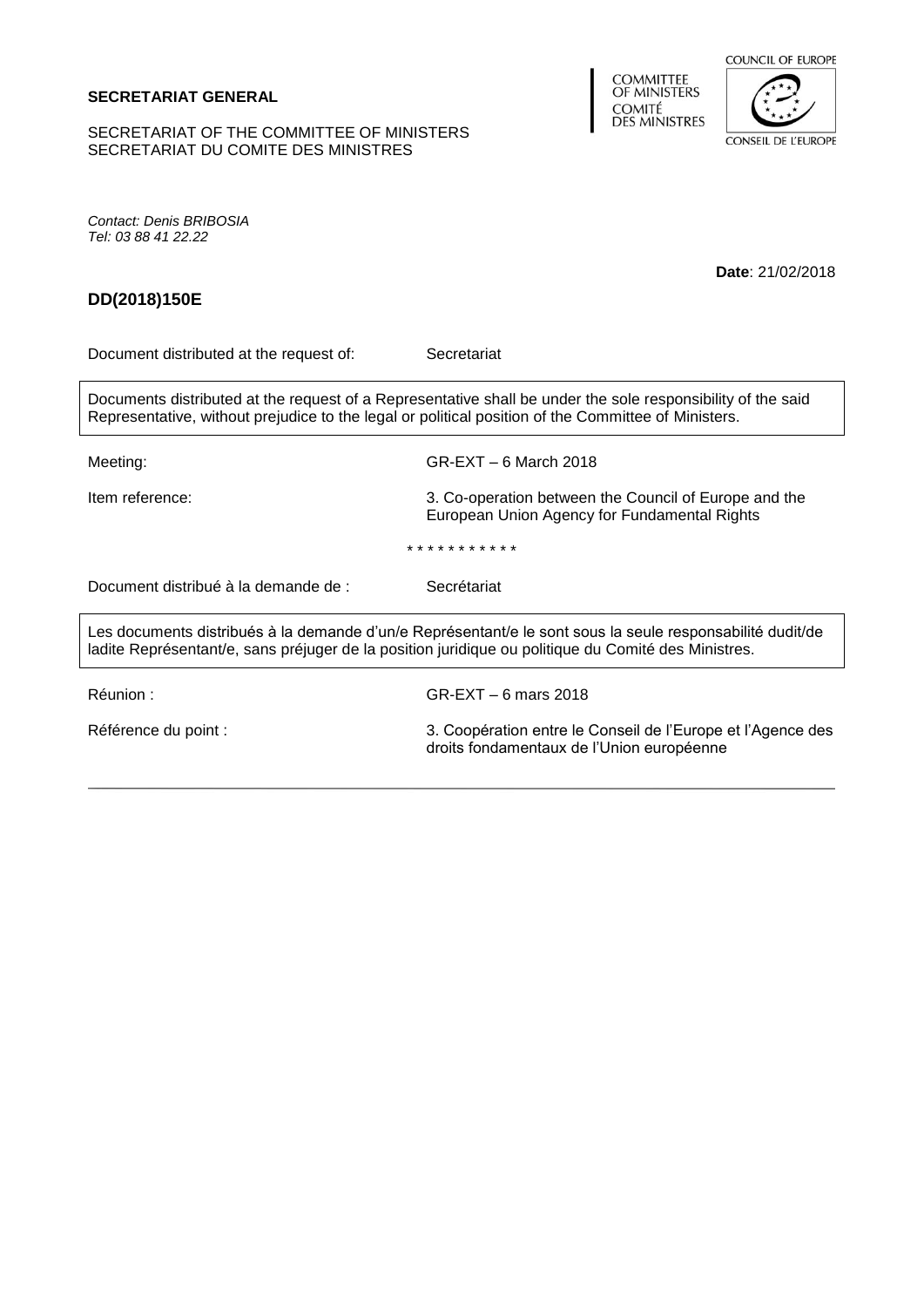Documents distributed at the request of a Representative shall be under the sole responsibility of the said Representative, without prejudice to the legal or political position of the Committee of Ministers. / Les documents distribués à la demande d'un/e Représentant/e le sont sous la seule responsabilité dudit/de ladite Représentant/e, sans préjuger de la position juridique ou politique du Comité des Ministres.

#### **Overview of the co-operation between the European Union Agency for Fundamental Rights and the Council of Europe**

### **(1 January 2017 – 31 December 2017)**

| 1 <sub>1</sub> |                                                                                                       |  |
|----------------|-------------------------------------------------------------------------------------------------------|--|
| 2.             |                                                                                                       |  |
| 3.             |                                                                                                       |  |
| 3.1.           |                                                                                                       |  |
| 3.2.           |                                                                                                       |  |
| 3.3.           |                                                                                                       |  |
|                |                                                                                                       |  |
| 1 <sub>1</sub> |                                                                                                       |  |
| 2.             |                                                                                                       |  |
| 3.             | Examples of joint projects and other types of operational co-operation in different thematic areas. 6 |  |
| 3.1.           |                                                                                                       |  |
| a.             |                                                                                                       |  |
| b <sub>1</sub> |                                                                                                       |  |
| 3.2.           |                                                                                                       |  |
| a.             |                                                                                                       |  |
| b <sub>1</sub> |                                                                                                       |  |
| C <sub>1</sub> |                                                                                                       |  |
|                | i.                                                                                                    |  |
| d.             |                                                                                                       |  |
| e.             |                                                                                                       |  |
| f.             |                                                                                                       |  |
| g.             |                                                                                                       |  |
| h.             | Asylum, immigration and integration of migrants; visa and border control 10                           |  |
| L.             |                                                                                                       |  |
| Ŀ              |                                                                                                       |  |
| k.             |                                                                                                       |  |
| L.             | Human Rights / Citizenship Education and Fundamental Rights Promotion  11                             |  |
| m.             |                                                                                                       |  |
| n.             |                                                                                                       |  |
| 0.             |                                                                                                       |  |
|                |                                                                                                       |  |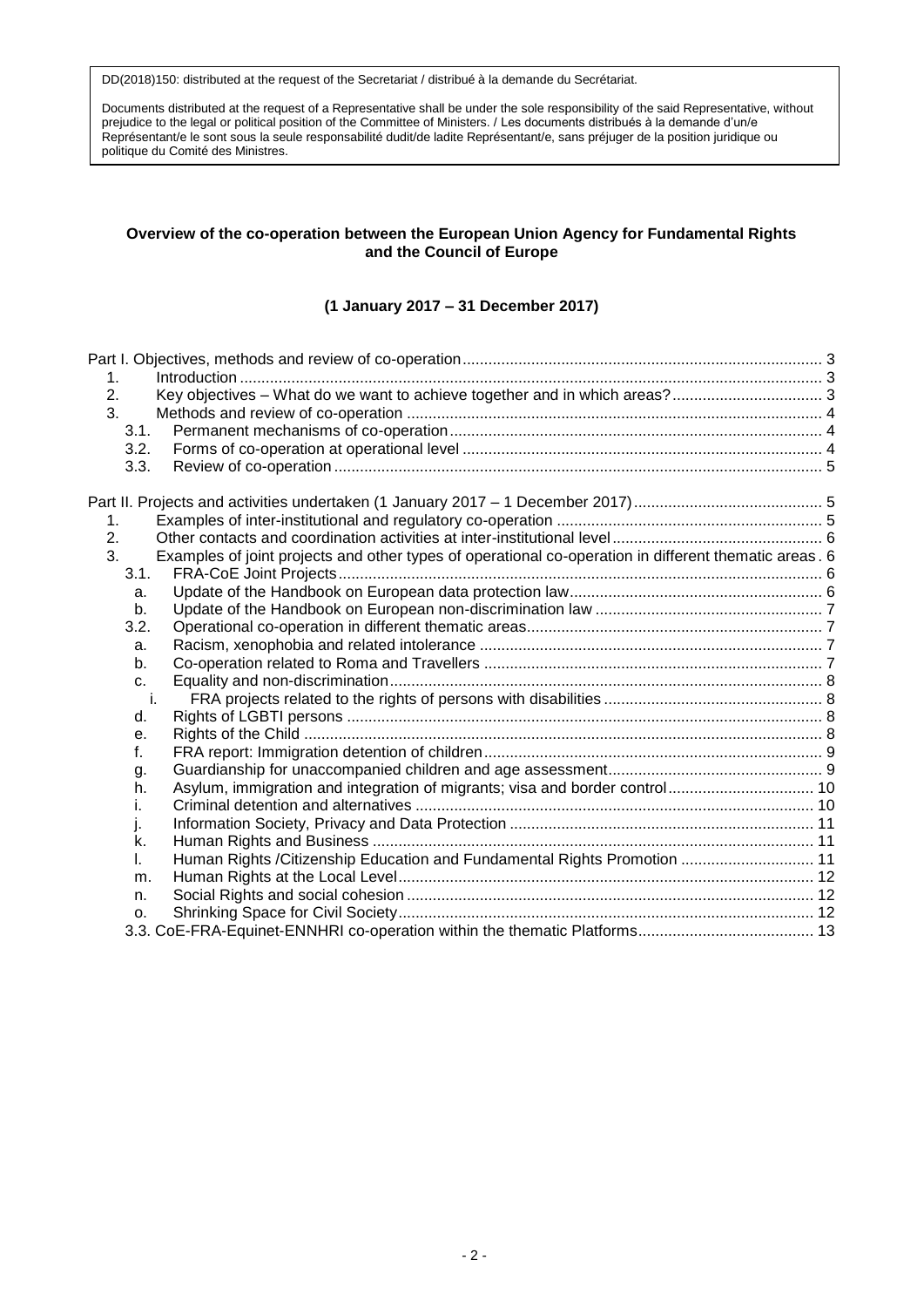Documents distributed at the request of a Representative shall be under the sole responsibility of the said Representative, without prejudice to the legal or political position of the Committee of Ministers. / Les documents distribués à la demande d'un/e Représentant/e le sont sous la seule responsabilité dudit/de ladite Représentant/e, sans préjuger de la position juridique ou politique du Comité des Ministres.

#### <span id="page-2-0"></span>**Part I. Objectives, methods and review of co-operation**

#### **1. Introduction**

<span id="page-2-1"></span>The co-operation between the European Union Agency for Fundamental Rights (the Agency or FRA) and the Council of Europe (CoE) is based on the FRA Founding Regulation<sup>1</sup> and on the Agreement between the European Community and the Council of Europe on co-operation between the European Union Agency for Fundamental Rights and the Council of Europe, which was adopted in 2008.<sup>2</sup> This Agreement established a general co-operation framework with the aim of avoiding duplication and ensuring complementarity and added value to the work of the Agency and the CoE. Pursuant to Article 23 of the Agreement, based on a positive evaluation of the co-operation, the Council of Europe and the European Union (EU) decided not to revise the Agreement for the time-being as it provides for an appropriate and flexible instrument for cooperation.

The co-operation between the Agency and the CoE has been evolving continuously in recent years towards an improved coordination of activities and synergies between both organisations. This document presents key objectives and methods of this co-operation and provides concrete examples of co-operation activities in relevant fields from the period 1 January 2017 – 1 December 2017.

#### **2. Key objectives – What do we want to achieve together and in which areas?**

<span id="page-2-2"></span>The key objectives and strategic priorities of the co-operation relate to the promotion and protection of human rights, as identified through a thorough exchange of views between the Agency and the CoE. The cooperation between the two organisations mainly focuses on:

- Developing joint projects in areas of mutual concern;
- Engaging in dialogue with stakeholders in order to improve the situation of fundamental rights in Europe;
- Coordinating communication activities to increase awareness regarding fundamental rights;
- Informing each other on the results of activities of each organisation;
- Exchanging data and consulting each other at operational level.

The co-operation takes place within specific thematic areas of the Agency's Multi-Annual Framework (2013 – 2017), which has been agreed upon by the Council of the European Union and adopted on 11 March 2013.<sup>3</sup>

- a) Access to justice:
- b) Victims of crime, including compensation to victims of crime;
- c) Information society and, in particular, respect for private life and protection of personal data;
- d) Roma integration;
- e) Judicial co-operation, except in criminal matters;
- f) Rights of the child;

-

- g) Discrimination based on sex, race, colour, ethnic or social origin, genetic features, language, religion or belief, political or any other opinion, membership of a national minority, property, birth, disability, age or sexual orientation;
- h) Immigration and integration of migrants, visa and border control and asylum;
- i) Racism, xenophobia and related intolerance.

<sup>1</sup> Council Regulation (EC) No 168/2007 of 15 February 2007 establishing a European Union Agency for Fundamental Rights, OJ L 53, 22.2.2007, p. 1.

<sup>&</sup>lt;sup>2</sup> Agreement between the European Community and the Council of Europe on cooperation between the European Union Agency for Fundamental Rights and the Council of Europe, OJ L 186, 15.7.2008, p. 7.

<sup>&</sup>lt;sup>3</sup> Council decision No 252/2013/EU of 11 March 2013 establishing a Multiannual Framework for 2013-2017 for the European Union Agency for Fundamental Rights, OJ L 79, 21.03.2013, p.1.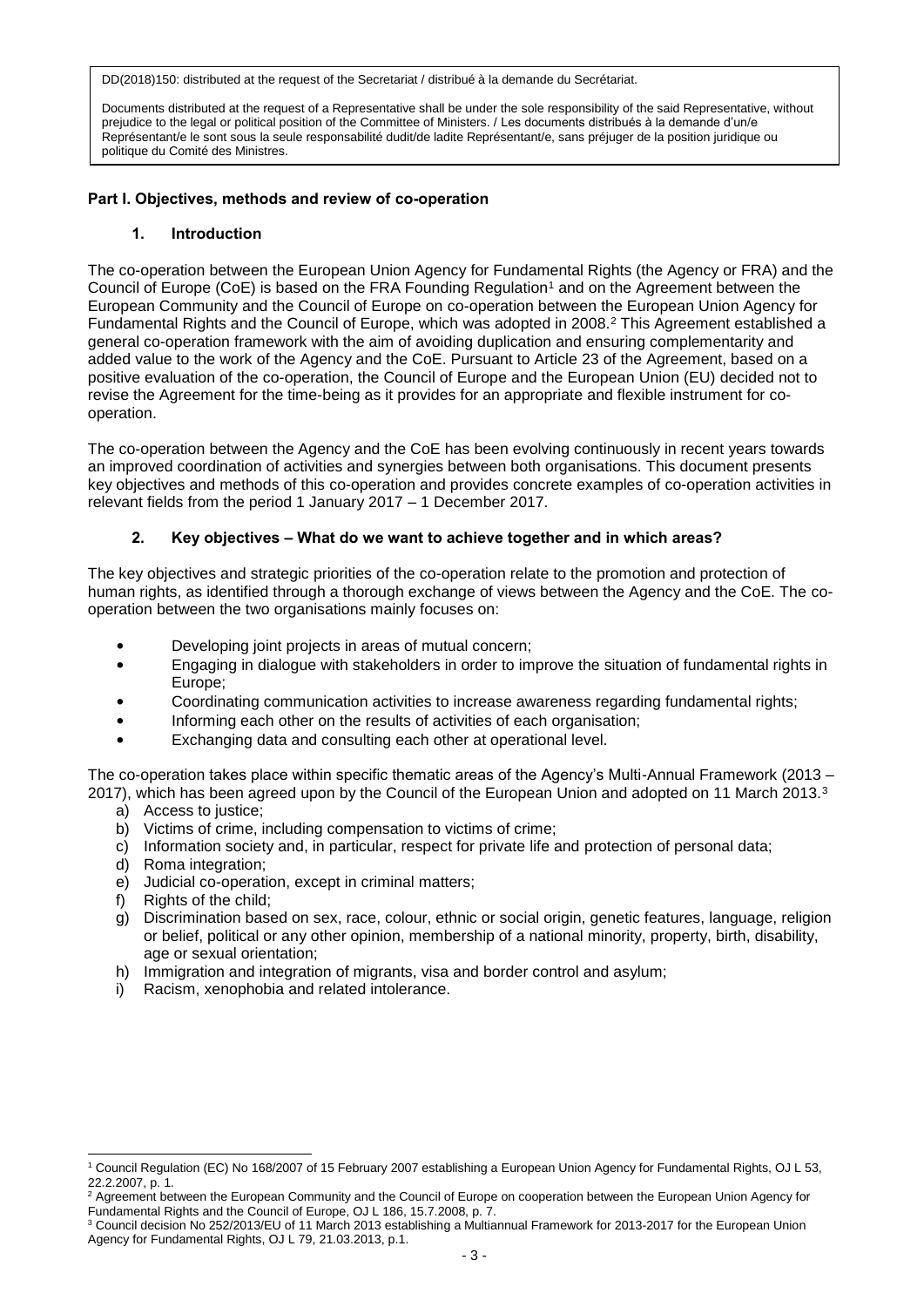Documents distributed at the request of a Representative shall be under the sole responsibility of the said Representative, without prejudice to the legal or political position of the Committee of Ministers. / Les documents distribués à la demande d'un/e Représentant/e le sont sous la seule responsabilité dudit/de ladite Représentant/e, sans préjuger de la position juridique ou politique du Comité des Ministres.

### **3. Methods and review of co-operation**

#### <span id="page-3-1"></span><span id="page-3-0"></span>**3.1. Permanent mechanisms of co-operation**

Different mechanisms laid down in the Agency's Founding Regulation and in the EU-CoE Agreement ensure complementarity in the relationship between the Agency and the CoE. For instance, the CoE has appointed an independent member to the Management and Executive Boards of the FRA, while representatives of the CoE Secretariat are present as observers at FRA Management Board meetings. Moreover, once a year, a senior representative of the CoE is invited to address the FRA Management Board. This gives the opportunity for an exchange of views between the CoE and the FRA and keeps the FRA Management Board fully informed regarding key activities planned by the CoE. Annual exchanges of views between the Committee of Ministers' Rapporteur Group on External Relations (GR-EXT), the independent person appointed by the CoE, the Chairperson of the FRA Management Board and the FRA Director contribute further towards an efficient co-operation between the two organisations.

Moreover, the CoE is associated with FRA's work with civil society organisations, mainly through FRA's Fundamental Rights Platform.

The Founding Regulation prescribes consultations between the FRA and the CoE during the preparation of the Agency's Annual Work Programmes and the Agency's Annual Report on fundamental rights issues (Article 9 of the FRA Founding Regulation). This ensures that CoE priorities, activities and findings are properly taken into account in key FRA documents in general, and in the FRA Annual Report (*Fundamental Rights Report*) in particular. In addition, Article 3 of the Agreement between the EU and the CoE on cooperation between the FRA and the CoE establishes that the Agency and the CoE shall each appoint a contact person to deal specifically with matters relating to their co-operation. The Council of Europe is part of the pre-selection panel of the members of the Scientific Committee, which verify the eligibility of candidates.

## <span id="page-3-2"></span>**3.2. Forms of co-operation at operational level**

The operational co-operation between the FRA and the CoE is an ongoing day-to-day process. This cooperation takes various forms, such as: consultations on specific projects and activities; regular exchange of data and information; participation in inception meetings of projects; joint projects and activities; participation in respective civil society structures; granting of observer status in several CoE human rights monitoring and intergovernmental committees; and complementarily through mutual references to each other's work. The contact persons appointed by the CoE and the Agency are informed about these activities on a regular basis so that they can facilitate the whole process and ensure its continuity and consistency. Such exchanges ensure cross-references of each other's work.

In this respect, the Agency cooperates at an operational level with a number of relevant bodies and services of the CoE, including the Registry of the European Court of Human Rights (ECtHR) and the European Commission against Racism and Intolerance (ECRI). The ECtHR case law regularly cites the Agency's reports.<sup>4</sup> ECRI's reports also make regular reference to FRA's work, in particular the EU-MIDIS and the LGBT surveys as well as the *Fundamental Rights Report*. Similarly, the Group of Experts on Action against Violence against Women and Domestic Violence (GREVIO) refers to FRA data in its country reports.<sup>5</sup> FRA also cooperates with the European Committee of Social Rights (ECSR), the European Committee for the Prevention of Torture and Inhuman or Degrading Treatment or Punishment (CPT) as well as other human rights monitoring committees, the European Commission for the Efficiency of Justice (CEPEJ), the Venice Commission, the Office of the Commissioner for Human Rights, the Special Representative of the Secretary General for Roma Issues, the Special Representative of the Secretary General on Migration and Refugees, the Congress of Local and Regional Authorities, the Conference of INGOs, as well as the Directorate General Human Rights and Rule of Law and the Directorate General of Democracy.

<sup>-</sup><sup>4</sup> See for example: ECtHR, Bălșan v. Romania (application no. 49645/09), 23 May 2017 on violence against women.

<sup>&</sup>lt;sup>5</sup> See for example: GREVIO, Baseline Evaluation Report - Denmark, 24 November 2017.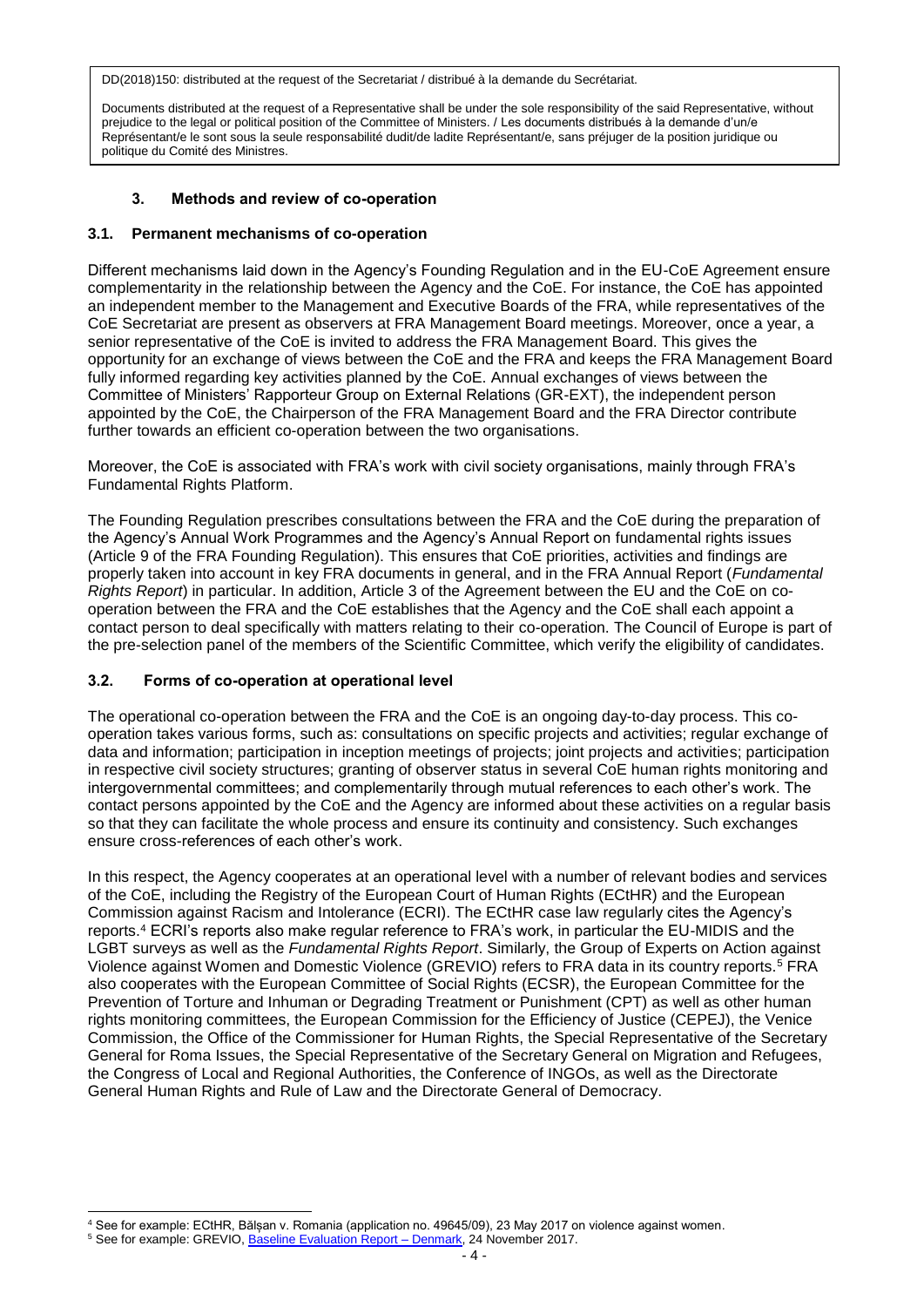Documents distributed at the request of a Representative shall be under the sole responsibility of the said Representative, without prejudice to the legal or political position of the Committee of Ministers. / Les documents distribués à la demande d'un/e Représentant/e le sont sous la seule responsabilité dudit/de ladite Représentant/e, sans préjuger de la position juridique ou politique du Comité des Ministres.

FRA relies in its work on the standards set by the CoE and takes due account of the judgments of the ECtHR and the way they are being implemented, the decisions and conclusions of the European Committee of Social Rights, reports and activities of other CoE human rights monitoring bodies and intergovernmental committees, as well as reports of the CoE's Commissioner for Human Rights. FRA also has an online overview for the 28 EU member States of the status of acceptance of international human rights obligations (UN and CoE). In addition, these comparative tables include data on acceptance of specific provisions of the European Social Charter and the percentage of compliance with these as assessed by the European Committee of Social Rights as well as core statistics from the ECtHR on cases related to the 28.<sup>6</sup> The CoE is also regularly invited to comment on FRA draft reports to ensure, amongst other things, that European human rights standards are properly reflected.

In turn, the work of the CoE is supported by FRA data and findings. For example, the ECRI's fifth monitoring reports on France, Italy, and the United Kingdom refer and use data and information of FRA research as evidence, in particular the EU-MIDIS survey, the LGBT survey, the Roma survey, the opinion on the Framework Decision on Racism and xenophobia – with special attention to the rights of victims of crime and the thematic reports on Access to effective remedies: the Asylum-seeker perspective and Discrimination and hate crime against Jews in EU member States: experiences and perceptions of antisemitism. Moreover, the Ad hoc Committee of Experts on Roma and Traveller Issues (CAHROM) makes reference to FRA reports and surveys (e.g. EU-MIDIS Roma survey, Indicators Framework developed by the Roma Working Party facilitated by FRA; FRA thematic reports on education, housing and gender) in its thematic reports.

For more information:<http://www.coe.int/t/dghl/monitoring/ecri/library/publications.asp#TopOfPage> & <http://www.coe.int/en/web/portal/cahrom>

Such cross-references contribute to disseminating on a reciprocal basis the results of the respective activities of the CoE and FRA. Reciprocal consultation and feedback, as well as participation at meetings and events, have become integral parts of the working methods of both organisations.

## <span id="page-4-0"></span>**3.3. Review of co-operation**

1

Co-operation reviews are regularly undertaken. The Committee of Ministers' Rapporteur Group on External Relations (GR-EXT) and the FRA Management Board regularly review and assess progress in the cooperation during exchanges of views with the independent person appointed by the CoE and the FRA Director. In addition, the services of both organisations carry out regular reviews at different stages of activities and projects, while the regular exchange of information between the respective contact persons, as well as inter-institutional meetings, and contribute further towards an enhanced collaboration.

## <span id="page-4-2"></span><span id="page-4-1"></span>**Part II. Projects and activities undertaken (1 January 2017 – 1 December 2017)**

## **1. Examples of inter-institutional and regulatory co-operation**

The independent person appointed by the CoE participated in the FRA Executive Board meetings (1 March, 18 May and 29 September 2017) and the FRA Management Board meetings (18 and 19 May and 29 September 2017). The CoE Secretariat representative participated in all FRA Management Board meetings as observer.

The CoE Secretariat representative participates as observer in the regular meetings of the Management Board's Annual Report Editorial Committee (AREDIT). The AREDIT Committee was created to assist in the preparation of the Annual Report with a view to its adoption in the FRA Management Board. It considers the first draft of the text and provides comments and recommendations.

<sup>6</sup> <http://fra.europa.eu/en/publications-and-resources/data-and-maps/int-obligations>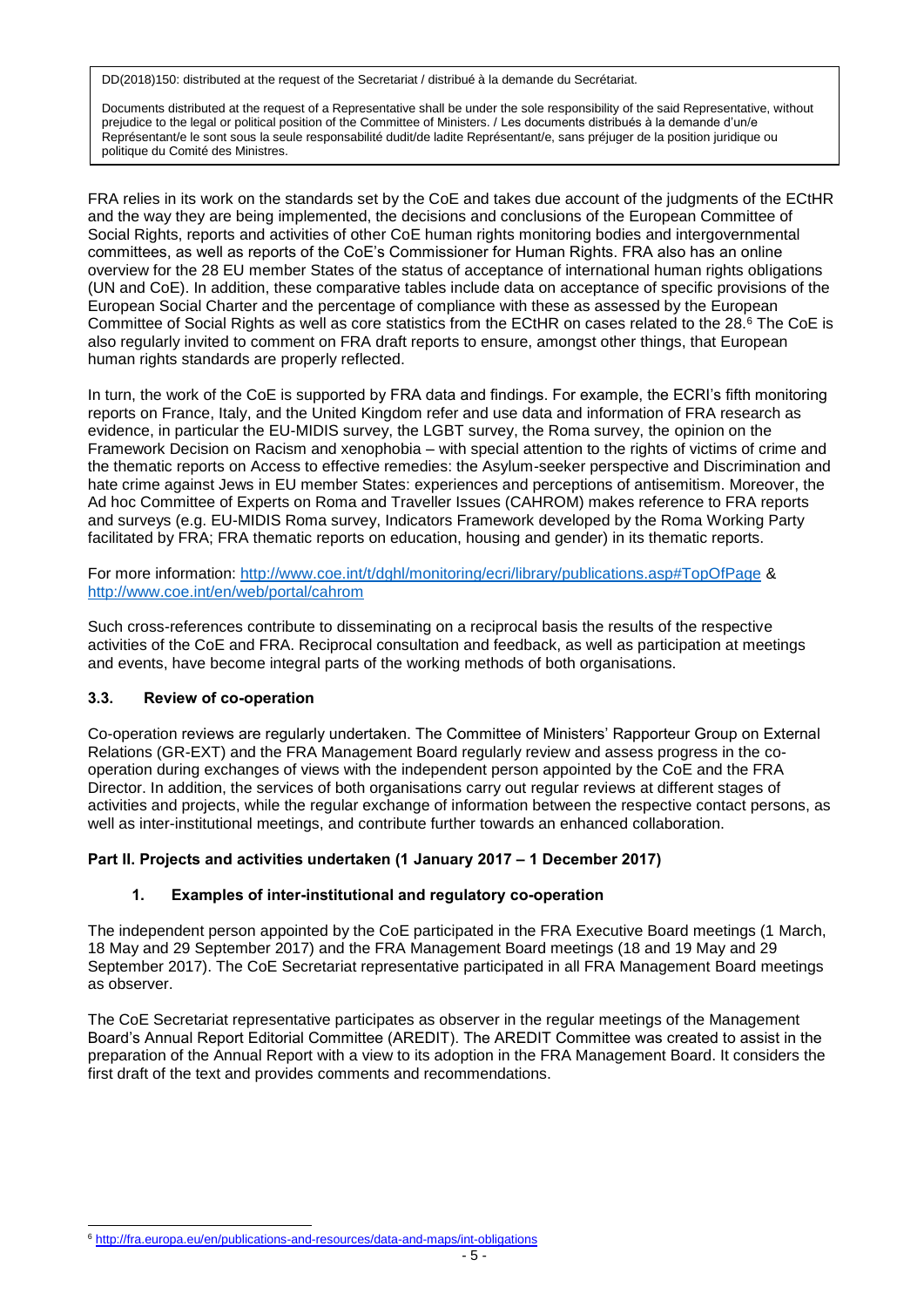Documents distributed at the request of a Representative shall be under the sole responsibility of the said Representative, without prejudice to the legal or political position of the Committee of Ministers. / Les documents distribués à la demande d'un/e Représentant/e le sont sous la seule responsabilité dudit/de ladite Représentant/e, sans préjuger de la position juridique ou politique du Comité des Ministres.

On 14 November, the FRA Director visited the Council of Europe in Strasbourg. During his visit he met the Commissioner for Human Rights, the President of the European Court of Human Rights and addressed the Rapporteur Group on External Relations of the Committee of Ministers. He also met representatives from the Directorates General of Human Rights and Rule of Law, including Director General and the Office of the Special Representative of the Secretary General on Migration and Refugees, and of Democracy. During these meetings, the FRA delegation discussed continued co-operation between FRA and the Council of Europe.

## **2. Other contacts and coordination activities at inter-institutional level**

<span id="page-5-0"></span>On 13 November, a FRA representative presented the Agency's work to approximately 50 staff members of the ECtHR Registry and discussed with them the possibility to enhance FRA co-operation with the Court. The presentation was followed by a meeting with the new FRA contact person at the Council of Europe.

## *The European Union Fundamental Rights Information system (EFRIS)*

Various preparatory meetings took place during 2017 to discuss the setting-up of EFRIS. On 20 and 21 June 2017, Council of Europe representatives took part in FRA's first meeting on EFRIS to explore visions, technical solutions, and possible coverage for the creation of this online tool facilitating access to existing human rights resources. This project seeks to create a tool linking up data, information and jurisprudence on EU member States' commitments and compliance with international human rights law. This online tool aims at enhancing awareness, understanding and usage of human rights and to guide potential users to the rich resources of the Council of Europe and the UN in particular.

On 30 November and 1 December, a FRA representative and the IT company who is developing the EFRIS tool engaged with a range of entities of the Council of Europe in relation to EFRIS. The meeting serves to better understand how EFRIS can access information from the Council of Europe.

## <span id="page-5-1"></span>**3. Examples of joint projects and other types of operational co-operation in different thematic areas**

## <span id="page-5-2"></span>**3.1. FRA-CoE Joint Projects**

## **a. Update of the Handbook on European data protection law**

<span id="page-5-3"></span>The Handbook on European data protection law, jointly prepared by the FRA and the Council of Europe, including the Registry of the European Court of Human Rights is the first comprehensive guide to Council of Europe and European Union law on data protection, taking into account the case law of the ECtHR and the Court of Justice of the European Union. It explains how data protection is regulated under EU law as well as the CoE Convention for the Protection of Individuals with regard to Automatic Processing of Personal Data, and other CoE instruments. An update is planned in 2018 and regular meetings and teleconferences between the Agency, staff from the European Data Protection Supervisor, the Council of Europe, and the European Court of Human Rights took place in 2017 to discuss and review in details the final draft of the update with the contractor.

The HELP course on data protection and privacy rights was updated in March 2017 using as one of the sources the FRA/Council of Europe Handbook.

*For more information:* [http://fra.europa.eu/en/publication/2014/handbook-european-data-protection-law&](http://fra.europa.eu/en/publication/2014/handbook-european-data-protection-law) [http://www.echr.coe.int/Pages/home.aspx?p=caselaw/otherpublications&c.](http://www.echr.coe.int/Pages/home.aspx?p=caselaw/otherpublications&c) & <http://help.elearning.ext.coe.int/>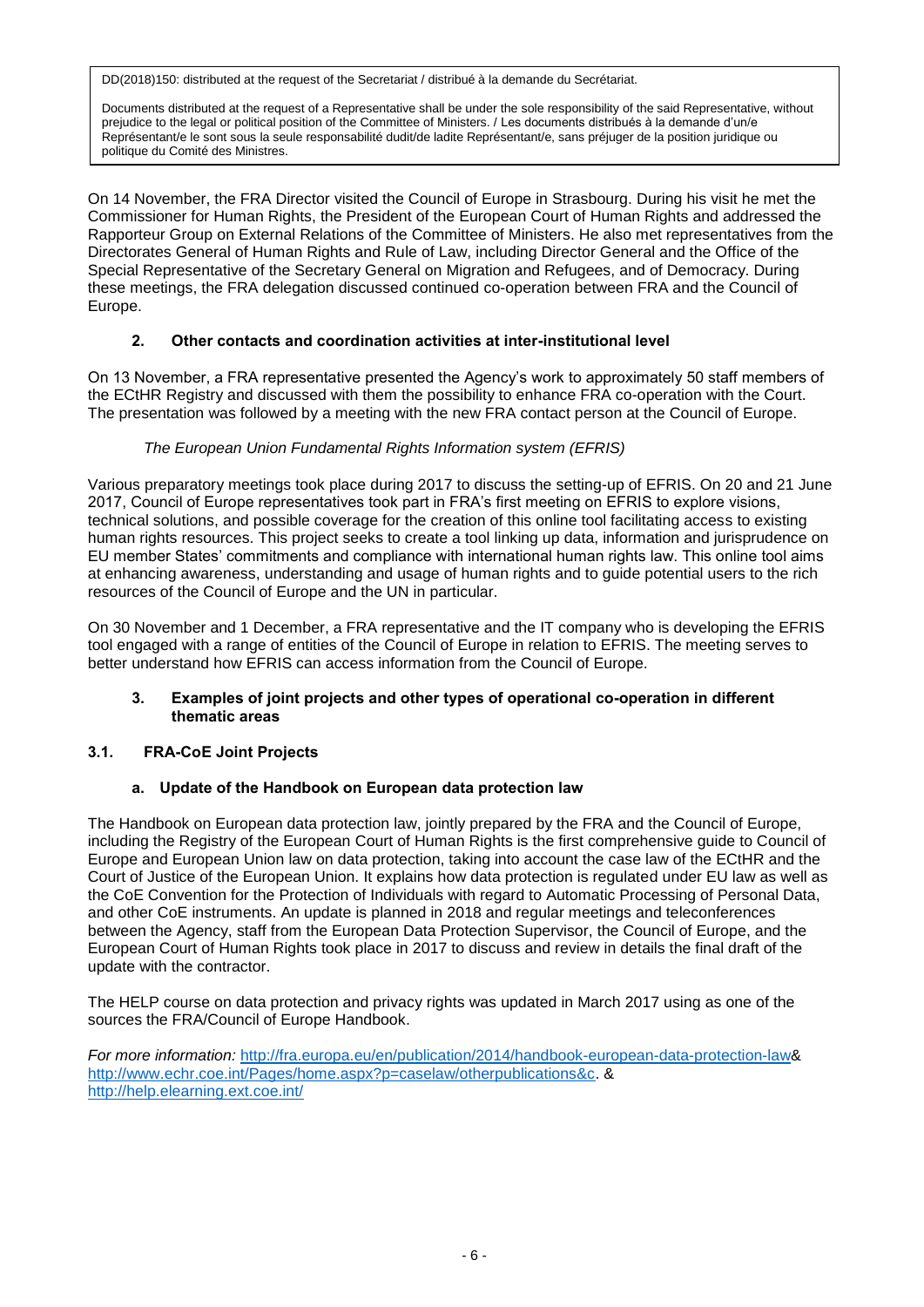Documents distributed at the request of a Representative shall be under the sole responsibility of the said Representative, without prejudice to the legal or political position of the Committee of Ministers. / Les documents distribués à la demande d'un/e Représentant/e le sont sous la seule responsabilité dudit/de ladite Représentant/e, sans préjuger de la position juridique ou politique du Comité des Ministres.

#### **b. Update of the Handbook on European non-discrimination law**

<span id="page-6-0"></span>The Handbook on European non-discrimination law is jointly produced by the European Court of Human Rights and the FRA. It is a comprehensive guide to non-discrimination law and relevant key concepts. An update of this Handbook is planned for 2018.

*For more information:* <http://fra.europa.eu/en/publication/2011/handbook-european-non-discrimination-law> & <http://www.echr.coe.int/Pages/home.aspx?p=caselaw/otherpublications&c>

#### <span id="page-6-2"></span><span id="page-6-1"></span>**3.2. Operational co-operation in different thematic areas**

#### **a. Racism, xenophobia and related intolerance**

On 6 February 2017, the Council of Europe's programme for Human Rights Education for Legal Professionals (HELP) began its 'HELP in the 28' course 'Fight against Racism, Xenophobia, Homophobia and Transphobia'. The programme was developed to help member States implement the European Convention on Human Rights (ECHR) at the national level. The FRA/CoE Handbook on anti-discrimination was used as source in the development of the course. The Agency presented its initiatives in the area of hate crime, elaborating on the positive duty of the state to investigate hate/racist motives beyond the mere investigation of the crime. The course is available for free at the HELP online platform.

For more information see:<http://help.elearning.ext.coe.int/>

ECRI is participating and contributing to the subgroup led by FRA "on methodologies for recording and collecting data on hate crime", set up in the framework of the EU High Level Group on Combating Racism, Xenophobia and other forms of intolerance. The Subgroup is tasked with identifying practices to support a methodology to ensure proper recording of hate crime by law enforcement authorities.

As every year, ECRI and FRA, jointly with the OSCE/ODIHR, issued a statement on 21 March 2017 to mark the international day for the elimination of racial discrimination. This year's statement focussed on the importance of Education as essential tool to preventing incitement to hatred and countering hate speech in the digital age.

For more information see: <https://www.coe.int/t/dghl/monitoring/ecri/Library/PressReleases/JointStatement2017-243-en.pdf>

#### **b. Co-operation related to Roma and Travellers**

<span id="page-6-3"></span>On 25 January 2017, the Agency presented selected Roma findings from its second EU minorities and discrimination survey to the Council of Europe in Strasbourg at a meeting organised by the Support Team to the Special Representative of the Secretary General for Roma Issues. The aim was to inform different Council of Europe stakeholders about the survey background and methodology, and to enhance cooperation in different thematic areas.

On 24 April 2017, the Agency shared its experiences of working with Roma communities during the closing workshop of the ROMED2 programme in Germany, a joint programme implemented by the Council of Europe and the European Commission. It talked about how it carried out participatory action research and involved Roma communities during its Local Engagement for Roma inclusion (LERI) research. The meeting brought together local partners, mediators, trainers and Roma and Sinti from the participating cities to reflect on the ROMED experience in Germany, and to discuss sustainable actions for the future.

On 31 May-3 June 2017, a FRA representative participated in the 13<sup>th</sup> CAHROM plenary and presented an update on EU-MIDIS II survey results and indicators. The report of the CAHROM thematic visit in Greece of October 2016, in which FRA participated for the first time, was examined at the CAHROM plenary meeting in spring 2017.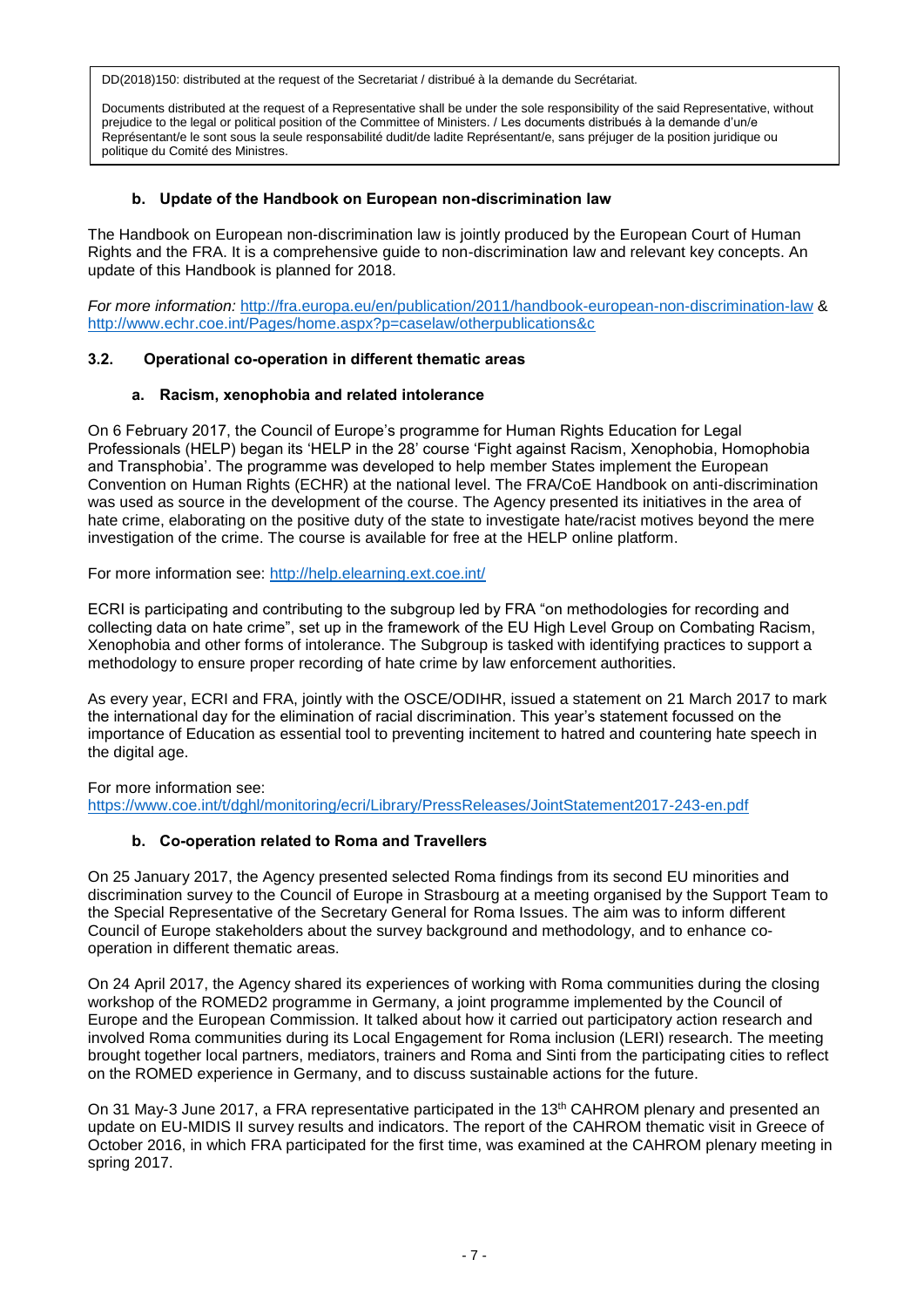Documents distributed at the request of a Representative shall be under the sole responsibility of the said Representative, without prejudice to the legal or political position of the Committee of Ministers. / Les documents distribués à la demande d'un/e Représentant/e le sont sous la seule responsabilité dudit/de ladite Représentant/e, sans préjuger de la position juridique ou politique du Comité des Ministres.

On 6-7 November 2017, FRA participated in the sixth International Conference on Roma Women with the focus on political representation of Women in the particular case of Roma and Traveller Women. The Agency presented in a panel on empowering and mentoring Roma and Traveller Women- data from the EU-MIDIS II and some hands-on experiences from its project

## <span id="page-7-0"></span>**c. Equality and non-discrimination**

i. FRA projects related to the rights of persons with disabilities

<span id="page-7-1"></span>FRA regularly takes part in meetings of the Council of Europe Committee of experts on the Rights of Persons with Disabilities (CAHDPH), where it presents the Agency's work on disability rights and participates in the discussions framing the future activities of the Committee. Through this engagement, FRA has engaged repeatedly in the development of the new Council of Europe Disability Strategy 2017-2023.

From 27 to 29 September 2017, the Agency took part in the sixth meeting of the Council of Europe's Ad Hoc Committee on the Rights of Persons with Disabilities in Strasbourg. FRA presented its work developing human rights indicators to measure implementation of the UN Convention on the Rights of Persons with Disabilities.

For more information: [http://fra.europa.eu/en/publication/2014/indicators-right-political-participation-people](http://fra.europa.eu/en/publication/2014/indicators-right-political-participation-people-disabilities)[disabilities](http://fra.europa.eu/en/publication/2014/indicators-right-political-participation-people-disabilities) & [http://fra.europa.eu/en/project/2014/rights-persons-disabilities-right-independent](http://fra.europa.eu/en/project/2014/rights-persons-disabilities-right-independent-living/indicators)[living/indicators](http://fra.europa.eu/en/project/2014/rights-persons-disabilities-right-independent-living/indicators)

# **d. Rights of LGBTI persons**

<span id="page-7-2"></span>On 9 June 2017, the Agency presented the legal aspects of intersectional and multiple discrimination at a conference on 'Being Roma and LGBTI: at the crossroads of discrimination' organised by the Council of Europe in Strasbourg. The event brought together representatives of international organisations and NGOs working on multiple discrimination, as well as grassroots activists who have been building bridges between the Roma and LGBTI movements.

On 29 June 2017, the Agency spoke about findings from its [LGBTI legal update](http://fra.europa.eu/en/publication/2015/lgbti-comparative-legal-update-2015) during a hearing on the rights of intersex people organised by the Parliamentary Assembly of the Council of Europe's Committee on Equality and Non-Discrimination. The hearing helped to prepare a report on promoting the human rights of and eliminating discrimination against intersex people. During FRA's presentation, the Agency emphasised how the LGBTI legal update chapter dealing with the fundamental rights of intersex people was developed in close co-operation with the CoE Commissioner for Human Rights office. The data which FRA collected for its own analysis was shared with the Commissioner's office at an early stage, in order to contribute to the Commissioner's work on that topic.

## **e. Rights of the Child**

<span id="page-7-3"></span>The Council of Europe attended a Conference organised by FRA in Vienna on 28 April 2017 on "Improving child participation in justice and beyond", where the FRA report on "Child-Friendly Justice – Experiences and perspectives of children" was presented.

FRA also contributed, by submitting comments, to the preparation of the Lanzarote Committee's special report on the protection of children affected by the refugee crisis from sexual exploitation and sexual abuse.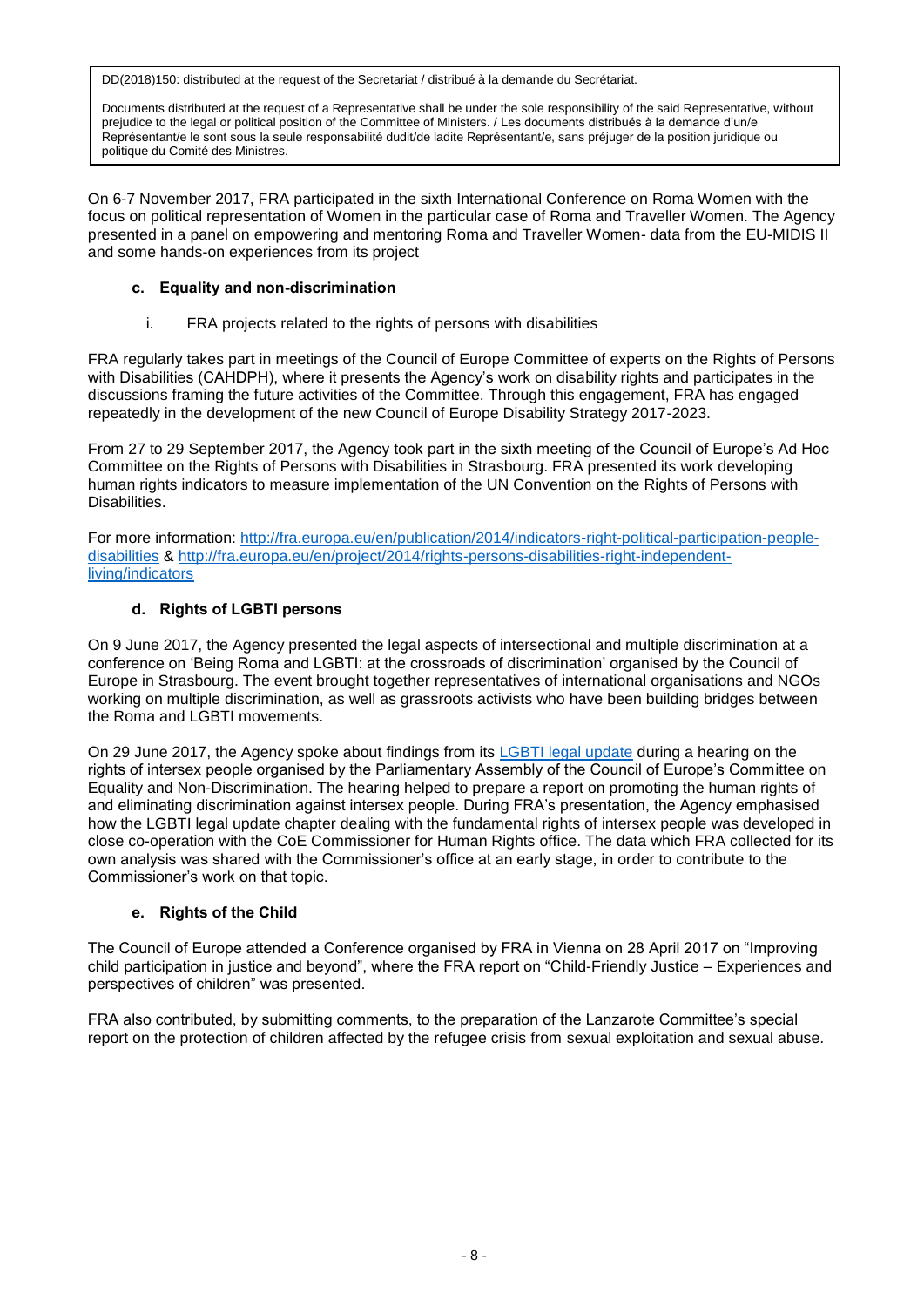Documents distributed at the request of a Representative shall be under the sole responsibility of the said Representative, without prejudice to the legal or political position of the Committee of Ministers. / Les documents distribués à la demande d'un/e Représentant/e le sont sous la seule responsabilité dudit/de ladite Représentant/e, sans préjuger de la position juridique ou politique du Comité des Ministres.

In light of the launch of the second report on child-friendly justice in February 2017 that is based on children's experiences and perspectives when involved in judicial proceedings the Agency organised an event with key stakeholders, including the Council of Europe, experts and children to discuss ways to ensure child participation not only in justice related issues, but also in research, events, social media or more generally in policy processes.

Bi-lateral meetings with the Council of Europe children rights division took place during joint participation at events such as the 8<sup>th</sup> World Congress on Family Law and 11<sup>th</sup> European Forum on the rights of the child devoted to investigating the vulnerabilities of children affected by deprivation of liberty. Data has been shared in the context of the Agency's project on minimum age requirements, whose first set of findings were launched on Universal Children's Day on 20 November.

References to FRA publications and FRA produced child-friendly justice material have been embedded by the Council of Europe into the HELP online course on child-friendly justice that was launched on 20 November which also now addresses professionals in European member States. FRA videos on raising children's awareness of their rights and the FRA checklist for professionals are going to be translated into the languages of the pilot countries, starting with Ukrainian.

# **f. FRA report: Immigration detention of children**

<span id="page-8-0"></span>FRA research project on immigration detention of children – covering both unaccompanied children and children with their parents or guardian – was developed in consultation with the CoE. FRA's research complements CoE initiatives on immigration detention and it also intends to support its work on developing European rules on immigration detention.

### *For more information:* <http://fra.europa.eu/en/project/2016/migration-detention-children>

On 11 October, the Agency presented the main findings of its report on immigration detention of children during a meeting of the Council of Europe's Committee on Migration, Refugees and Displaced Persons of the Parliamentary Assembly. FRA underlined that although EU law does not prohibit immigration detention of children, it does contain a significant number of substantial and procedural safeguards, which – if implemented correctly – would result in limiting immigration detention of children to really exceptional situations.

## **g. Guardianship for unaccompanied children and age assessment**

<span id="page-8-1"></span>FRA had numerous interactions and informal consultation with CoE with regard to guardianship for unaccompanied children in the context of the CoE work on children in migration (e.g. in relation to CAHENF, PACE). FRA's support on the issue is referenced by the Agency's extensive work in this area and specifically its report on Guardianship systems for children deprived of parental care in the European Union and the FRA/COM handbook on Guardianship for children deprived of parental care – A handbook to reinforce guardianship systems to cater for the specific needs of child victims of trafficking.

For more information: [http://fra.europa.eu/en/publication/2014/guardianship-children-deprived-parental-care](http://fra.europa.eu/en/publication/2014/guardianship-children-deprived-parental-care-handbook-reinforce-guardianship)[handbook-reinforce-guardianship](http://fra.europa.eu/en/publication/2014/guardianship-children-deprived-parental-care-handbook-reinforce-guardianship)

On 2-3 February and on 19-20 September 2017, the Agency took part in the Council of Europe's drafting group responsible for developing standards on guardianship for children, and on age assessment in the context of migration. The meetings were attended by representatives of the Council of Europe member states, the European Commission, the European Asylum Support Office, UNHCR, UNICEF, the UN's Special Representative of the Secretary-General on violence against children and civil society.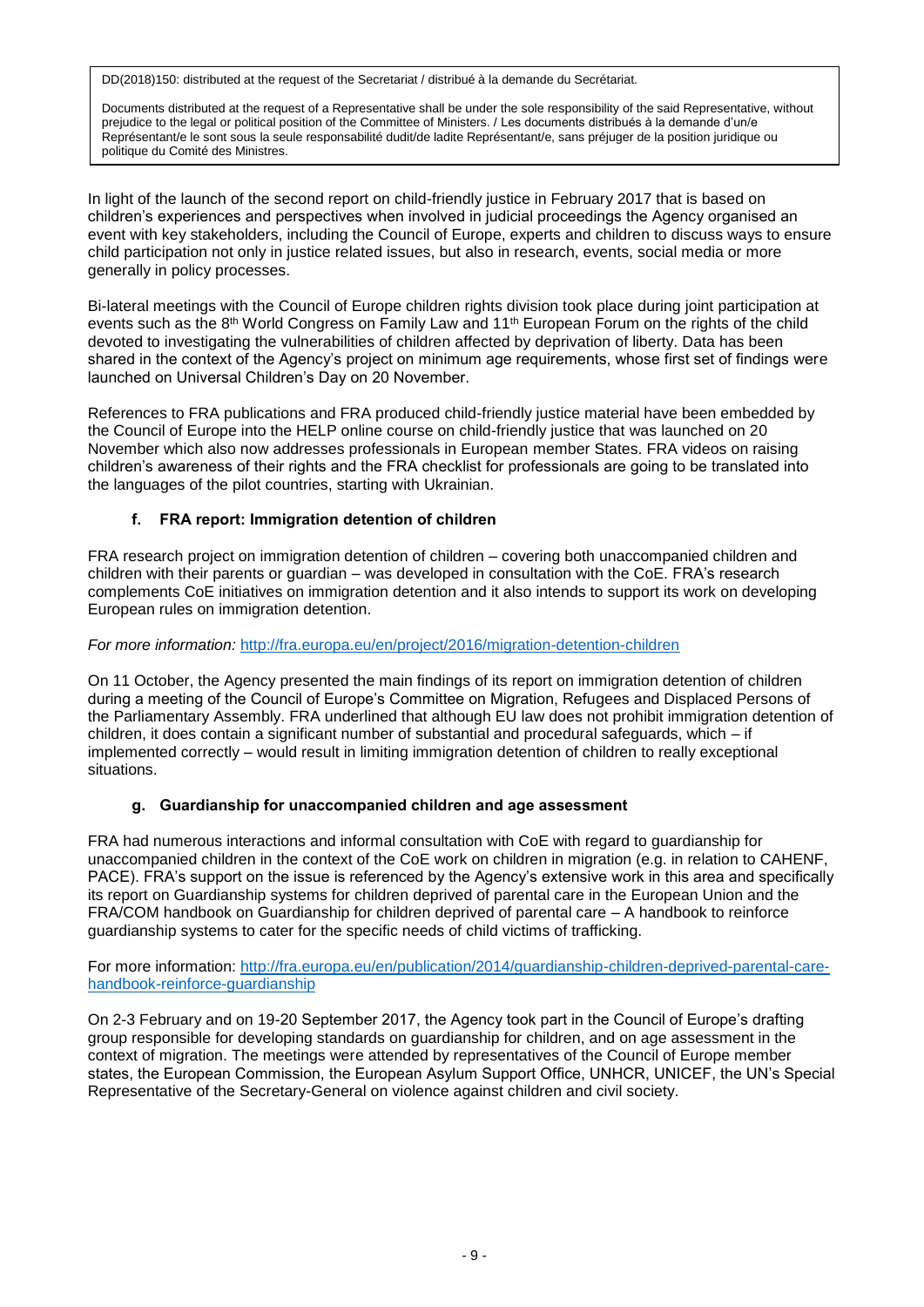Documents distributed at the request of a Representative shall be under the sole responsibility of the said Representative, without prejudice to the legal or political position of the Committee of Ministers. / Les documents distribués à la demande d'un/e Représentant/e le sont sous la seule responsabilité dudit/de ladite Représentant/e, sans préjuger de la position juridique ou politique du Comité des Ministres.

The Agency also provided input to roundtable on child-friendly information for children in migration under the [Council of Europe Action Plan on Protecting Refugee and Migrant Children](https://www.coe.int/en/web/children/-/council-of-europe-action-plan-on-protecting-refugee-and-migrant-children-adopted) from 29-30 November 2017.

## **h. Asylum, immigration and integration of migrants; visa and border control**

<span id="page-9-0"></span>FRA and CoE continued to work together in the Frontex Consultative Forum.

On 15-16 February 2017, FRA participated as an observer in the joint meeting of the Council of Europe Drafting Group on Migration and Human Rights (CDDH-MIG) and the Committee of Experts on Administrative Detention of Migrants (CJ-DAM), organised by the CoE Chairmanship of Cyprus in Nicosia. The event also saw the 5th meeting of the CJ-DAM, which aims at codifying existing European rules and standards on administrative detention of migrants. The Agency has been taking part in the work of the CJ-DAM as an observer since autumn 2016. The 5th meeting of CJ-DAM examined two new parts of the draft codifying instrument (European Immigration Detention Rules), namely on vulnerable persons and other places of detention than closed centres. A public consultation of the civil society and key stakeholders on the whole project took place on 31 May and 1 June 2017 in Strasbourg, where FRA participated as one of the rapporteurs in the consultation meeting with National Preventive Mechanism of CoE member States. The aim of the consultation was to discuss the draft CoE rules on the administrative detention of migrants, which seeks to codify existing European rules and standards on that matter. A further public consultation of the civil society and key stakeholders on the first comprehensive draft instrument took place on 22-23 June 2017 in Strasbourg.

On 22 May 2017, the Agency brought together experts to discuss the fundamental rights implications of possible sanctions aiming at discouraging unauthorised secondary movements of asylum seekers. Experts from academia, member States, the European Commission, the Council of Europe, the UN's Refugee Agency and the International Labour Organisation took part in the discussions. Various possible measures to sanction irregular secondary movements, including those withdrawing or reducing socio-economic rights, have been reviewed and assessed in light of the EU's Fundamental Rights Charter and other fundamental rights standards.

The Agency also provided fundamental rights input to discussions at the 8th meeting of the CJ-DAM, which took place from 25 to 27 October in Strasbourg. The committee examined the restructured and overhauled new version of the draft codifying instrument, which was prepared after consultation with civil society and National Preventive Mechanisms.

An expert meeting in Strasbourg on 20 November, organised in the framework of a study being undertaken for the Special Representative of the Secretary General on Migration and Refugees, looked at various legal aspects of complaints mechanisms for human rights violations during border controls and expulsions. The Agency's presentation focused on legal remedies in the context of border patrolling at sea drawing on its own research in this field. The aim of the expert meeting was to discuss the accountability regimes of national border and coast guards in selected Council of Europe member States.

## **i. Criminal detention and alternatives**

<span id="page-9-1"></span>On 23 March 2017, a network of National Preventive Mechanisms (NPMs, a requirement under the UN OPCAT, the optional protocol to the torture convention) to support the enhancement of monitoring of detention conditions was being set up. To help prepare, FRA met with the Council of Europe, the European Commission and the Ludwig Boltzmann Institute of Human Rights in Vienna on 23 March.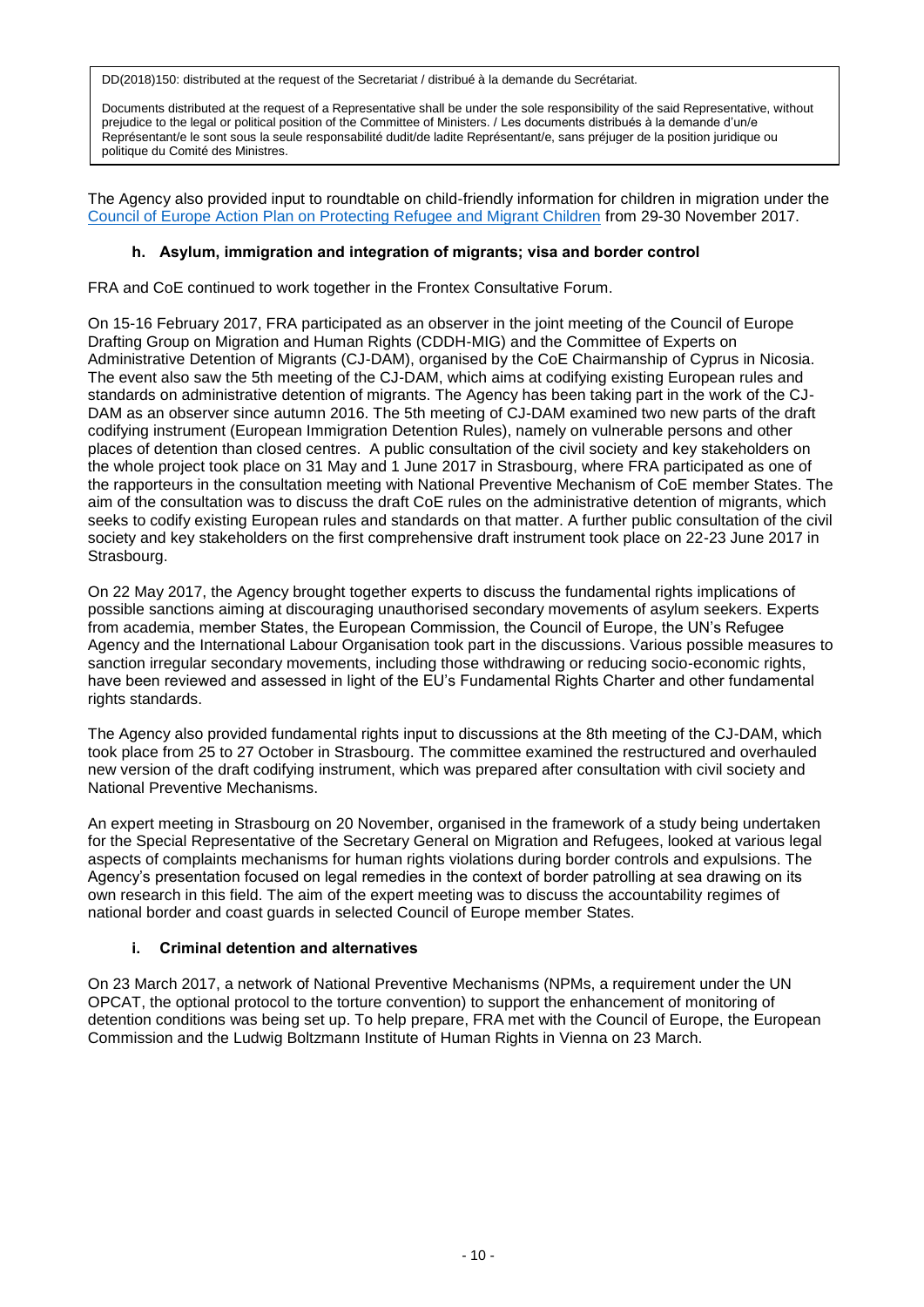Documents distributed at the request of a Representative shall be under the sole responsibility of the said Representative, without prejudice to the legal or political position of the Committee of Ministers. / Les documents distribués à la demande d'un/e Représentant/e le sont sous la seule responsabilité dudit/de ladite Représentant/e, sans préjuger de la position juridique ou politique du Comité des Ministres.

On 4-5 April 2017, representatives of NPMs from across Europe met in Strasbourg. The meeting kicks off the creation of an EU-specific network of NPMs, within a wider pre-existing network from across Europe. The Council of Europe is taking this initiative together with the European Commission to improve EU cross-border justice.

On 25-26 September, the Agency contributed to a panel discussion during a conference hosted by the Czech Chairmanship of the Committee of Ministers of the Council of Europe in Prague. FRA presented the main findings of its comparative report on the European legal and policy framework on immigration detention of children.

For more information:<http://fra.europa.eu/en/publication/2017/child-migrant-detention>

On 3 October 2017, the Agency hosted a meeting of NPMs where creating a comparative tool on detention conditions was discussed. FRA presented its ongoing project on Criminal Detention in the EU, which focuses on fundamental rights of detainees subjected to transfer to other EU member States. There were participants from 12 European countries and representatives of international bodies such as Council of Europe, European Commission, and Office for Democratic Institutions and Human Rights, Subcommittee on Prevention of Torture and Ludwig Boltzman Institute.

# **j. Information Society, Privacy and Data Protection**

<span id="page-10-0"></span>On 15 September 2017, FRA took part in the 3<sup>rd</sup> conference of the Independent Police Complaints Authorities' Network (IPCAN) in Strasbourg on "the respect of fundamental rights and freedoms in the context of the strengthening of the fight against terrorism", co-organised by the French Defender of Rights and the Council of Europe . FRA joined the session devoted to an examination of the case-law of the European Court of Human Rights and work of the Council of Europe's Parliamentary Assembly and the European Parliament in the field of terrorism, surveillance and state emergency.

## **k. Human Rights and Business**

<span id="page-10-1"></span>On 9 June 2017, the Agency addressed the opening session of the Council of Europe's high-level seminar on promoting the effective implementation of global and regional instruments related to human rights and business, organised by the Council of Europe's Steering Committee for Human Rights (CDDH). FRA presented its April 2017 Opinion on access to remedies in cases of business-related human rights abuses. The event brought together speakers from the Council of Europe, EU, UN, member States, academia and civil society, as well as lawyers.

# **l. Human Rights /Citizenship Education and Fundamental Rights Promotion**

<span id="page-10-2"></span>On 22 June 2017, the Agency spoke in a roundtable of international institutions in the Council of Europe's conference on the future of human rights and education for democratic citizenship in Strasbourg. While in Strasbourg, the FRA, the Council of Europe and ENNHRI met with NHRIs active in this area to identify concrete activities which could strengthen NHRIs at the national level in their role as fundamental and human rights promoters and as human rights educators. FRA also took part in the annual meeting of the International Contact Group on Citizenship and Human Rights Education, which brings together European Commission, the Council of Europe, OSCE/ ODIHR, UNESCO, UN OHCHR, Organisation of American States and ALECSO, to exchange information on each other's activities and consider joint projects and cooperation. UNODC and the OECD also took part to the meeting as observers, with a view to heir possible accession. The next ICG meeting will take place in 2018, in Vienna, during the Fundamental Rights Forum 2018.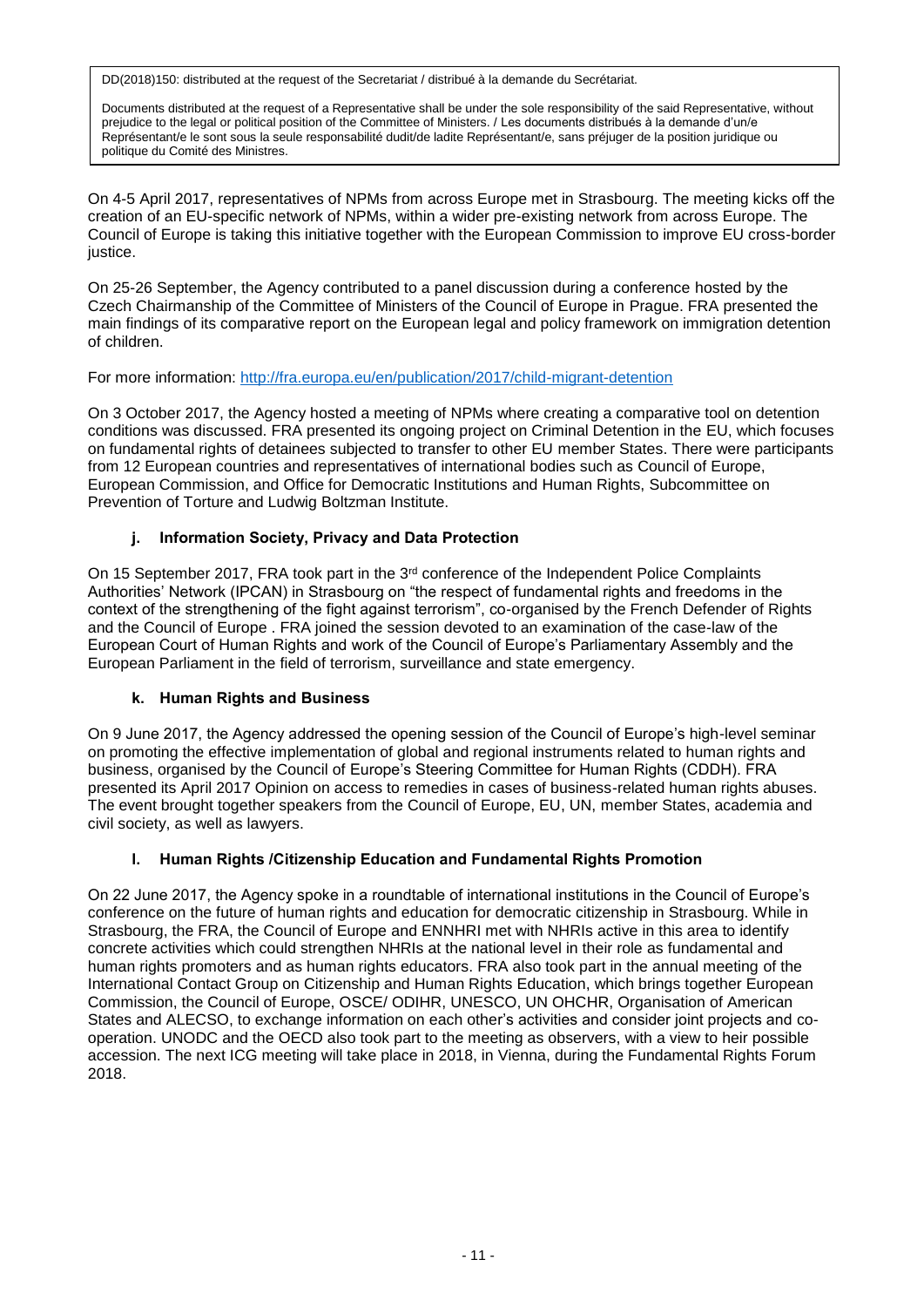Documents distributed at the request of a Representative shall be under the sole responsibility of the said Representative, without prejudice to the legal or political position of the Committee of Ministers. / Les documents distribués à la demande d'un/e Représentant/e le sont sous la seule responsabilité dudit/de ladite Représentant/e, sans préjuger de la position juridique ou politique du Comité des Ministres.

In preparation of the Fundamental Rights Forum 2018, an internal Council of Europe task force has been set up to prepare the possible input to the Forum, and a delegation from FRA took part in a meeting on 7 July 2017 with representatives notably of the Council of Europe Youth Department, in view of its possible contribution to the Forum (for instance as regards social rights with/for young people, the "Enter!" CM recommendation on access to rights for young people from disadvantaged neighbourhoods and the CM recommendation on young people's access to rights).

## **m. Human Rights at the Local Level**

<span id="page-11-0"></span>On 28 April 2017, the Agency hosted the third meeting of the human rights at the local level expert group of the Council of Europe's Congress of local and regional authorities. The expert group provides advice for the development of the Congress' manual on human rights at the local level. The focus was on fundamental rights issues faced by cities in the areas of LGBTIQ, Roma and migration. The expert group is composed of representatives from the Agency, the Raoul Wallenberg Institute, the Congress and the Council of Europe's Commissioner for Human Rights. The manual will be released in 2018.

On 14 and 15 June 2017, the Intercultural Cities Programme (ICC) of the Council of Europe held a seminar in Oslo on human rights in the intercultural city. In presence of representatives of the cities of Vienna, Barcelona, Gdansk, Paris and many other, the event explored how human rights fits into the Intercultural Cities model and concluded that human rights' based approaches and the intercultural integration policy paradigm promoted by the ICC programme are complementary and reinforce each other. The Agency spoke about its work with local authorities and explored ideas with participants for future cooperation. This was followed up during the FRA Director High-Level Meeting at the Council of Europe on 14 November during which a presentation of the new DG II structure of the Council of Europe and areas of expertise, including issues on migrants integration and human rights cities, were presented to the Agency. In 2018, FRA will engage with the Council of Europe on its activities to promote a human rights-based approach in cities.

## **n. Social Rights and social cohesion**

<span id="page-11-1"></span>On 19 and 20 September 2017, FRA took part in the 2nd meeting of the Council of Europe's European Platform for Social Cohesion in Strasbourg. The Platform mainly took note of developments within the Council of Europe and the member States in the field of social cohesion and social rights, and looked ahead to future work. The event aimed to foster and mainstream social cohesion by promoting the message that everyone can enjoy their social rights, as guaranteed by the European Social Charter.

# **o. Shrinking Space for Civil Society**

<span id="page-11-2"></span>On 1 June 2017, the Agency took part in a meeting of the Council of Europe's Expert Council on NGO law in Strasbourg. The meeting was organised by the Council of Europe's Conference of international NGOs. It provided an opportunity to discuss the challenges faced by NGOs in the legal sphere in a number of EU member States and the need to take action to ensure international standards were upheld. In this regard, deeper co-operation between FRA and the Expert Council specifically, and the Council of Europe more generally, on the issue of civil society space is foreseen.

<span id="page-11-3"></span>On 2 June 2017, the Agency took take part in a workshop on National Action Plans on Human Rights organised by the Commissioner for Human Rights of the Council of Europe. Participants noted the need to ensure proper consultation and involvement of civil society in developing National Action Plans, a clear division of responsibility, targeted and integrated communication and specific target-setting with proper monitoring and evaluation as key success factors for the plans. The Commissioner will issue a report on the meeting.